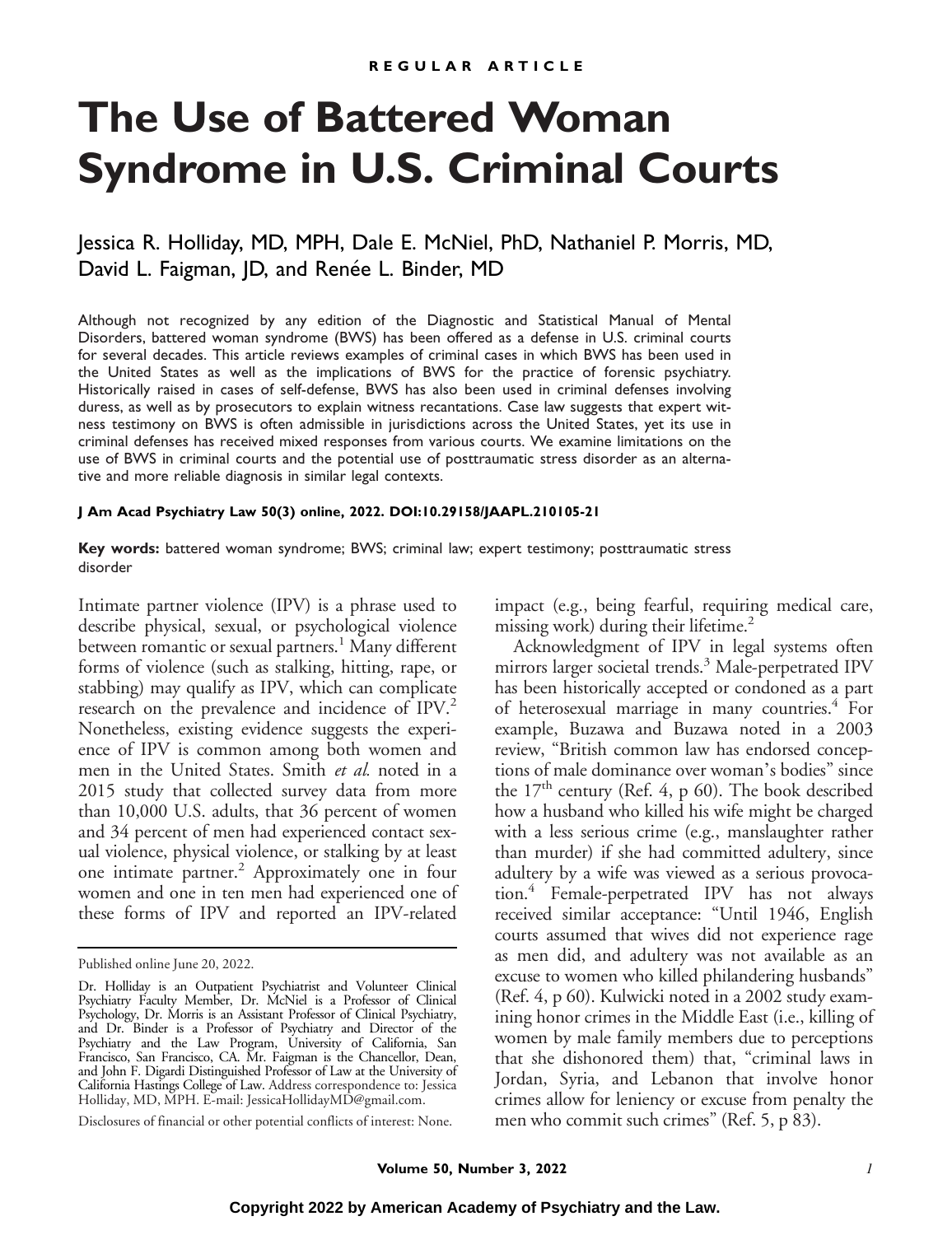In the United States, IPV has been increasingly viewed in terms of its harms; still, prosecution of IPV has often lagged behind these trends. The first laws that barred domestic battery date back to the colonial era, yet between 1633 and 1802 there were just twelve cases of domestic violence brought before Plymouth Colony Courts.<sup>4,6,7</sup> In Bradley v. State (1824), the Supreme Court of Mississippi affirmed the conviction of a husband for assault and battery against his wife because he failed to show he "confined himself within reasonable bounds;" the court held that a husband could use "moderate chastisement" in case of emergency to discipline his wife (Ref. 8, p 158). More recent years have "witnessed a veritable explosion in the number of laws enacted to combat the problem of woman battering" and IPV more broadly; nonetheless, as noted by Corsilles in 1994, "in many cases, police still fail to arrest offenders, prosecutors still decline to file charges, and, if they do file charges, they often undercharge, and subsequently recommend dismissal" (Ref. 9, pp 853, 854–855). In the wake of the 1994 Violence Against Women Act, among other legislation, research suggests IPV may be more likely to lead to prosecution than before.<sup>10</sup> Garner and Maxwell noted in a 2010 review that nearly 28 percent of reported IPV offenses and 62 percent of IPV-related arrests in the United States result in prosecution.<sup>10</sup>

Multiple factors contribute to potential gaps between the prevalence and the prosecution of IPV, including varying legal standards for defining IPV, the stigma of reporting IPV, difficulty proving IPV that takes place in private settings, and the trauma of IPV on victims.<sup>4,6,7,10-13</sup> Further influencing prosecution of IPV is the growing recognition that IPV may be bidirectional.<sup>14–16</sup> The public often casts women as the sole victims of IPV; still, as noted by Hatters Friedman, "women in relationships can be violent in self-defense, but they can be violent aggressors, and take part in mutual bi-directional relationship violence" (Ref. 14, p 274). Whitaker et al. noted in a 2007 study that 4,609 (24%) of 18,761 heterosexual relationships in the United States had some degree of IPV and, among those relationships, 2,270  $(50\%)$  included bidirectional IPV.<sup>17</sup>

Not all victims of IPV kill their partners, and the killing of one partner by another represents an extreme of IPV. Women may kill their partners because of a variety of motives, such as money,

infidelity, child custody, substance use, medical illness, and divorce.18 Yet criminal cases in which women have responded to recurrent IPV by killing their husbands have drawn particular attention to the social, medical, and legal complexities of IPV. Within the legal system, the theory of battered woman syndrome (BWS) has emerged as one potential psychological basis for explaining why a woman might kill her husband.

BWS was defined by Lenore Walker in 1979, who described a battered woman as "a woman, 18 years of age or over, who is or has been in an intimate relationship with a man who repeatedly subjects or subjected her to forceful physical and/or psychological abuse" (Ref. 19, p 203). Walker based much of her theory of BWS on research involving learned helplessness in animals, and later, she sought to confirm this theory by studying 400 battered women in six states from 1978 to 1981.<sup>19</sup> She hypothesized that battering occurred as a cycle: a tension building phase, an acute battering phase, and a reconciliation phase.<sup>11</sup> Since the inception of BWS almost forty years ago, Walker has revised the description of BWS to include "a cluster of psychological sequela from living in a violent relationship," which can include "emotional, cognitive, and behavioral deficits, which negatively influence [a woman] from leaving a relationship after the battering occurs" (Ref. 19, pp 1–2).

Despite limited research to support its validity and reliability, BWS was quickly adopted for use as a defense in criminal contexts in the United States and other countries, including Canada and the United Kingdom. $20-23$  A number of scholars have since raised questions about the legal use of BWS and this syndrome has not been recognized as a psychiatric condition by any edition of the Diagnostic and Statistical Manual of Mental Disorders (DSM).<sup>6,20,24-26</sup> Alternatively, posttraumatic stress disorder (PTSD) has been recognized by the DSM for nearly 50 years, and this diagnosis is also commonly raised in U.S. criminal proceedings.1,27,28 Due to the similarities in symptom clusters or clinical histories, some scholars have now argued that BWS represents a form or subset of  $P\overline{TS}D.^{29,30}$ 

We review examples of the types of criminal cases in which BWS has been used in the United States, including by defendants in cases of self-defense and duress, and its use by prosecutors in criminal contexts. We also explore how judicial acceptance of PTSD has informed the legal standards involving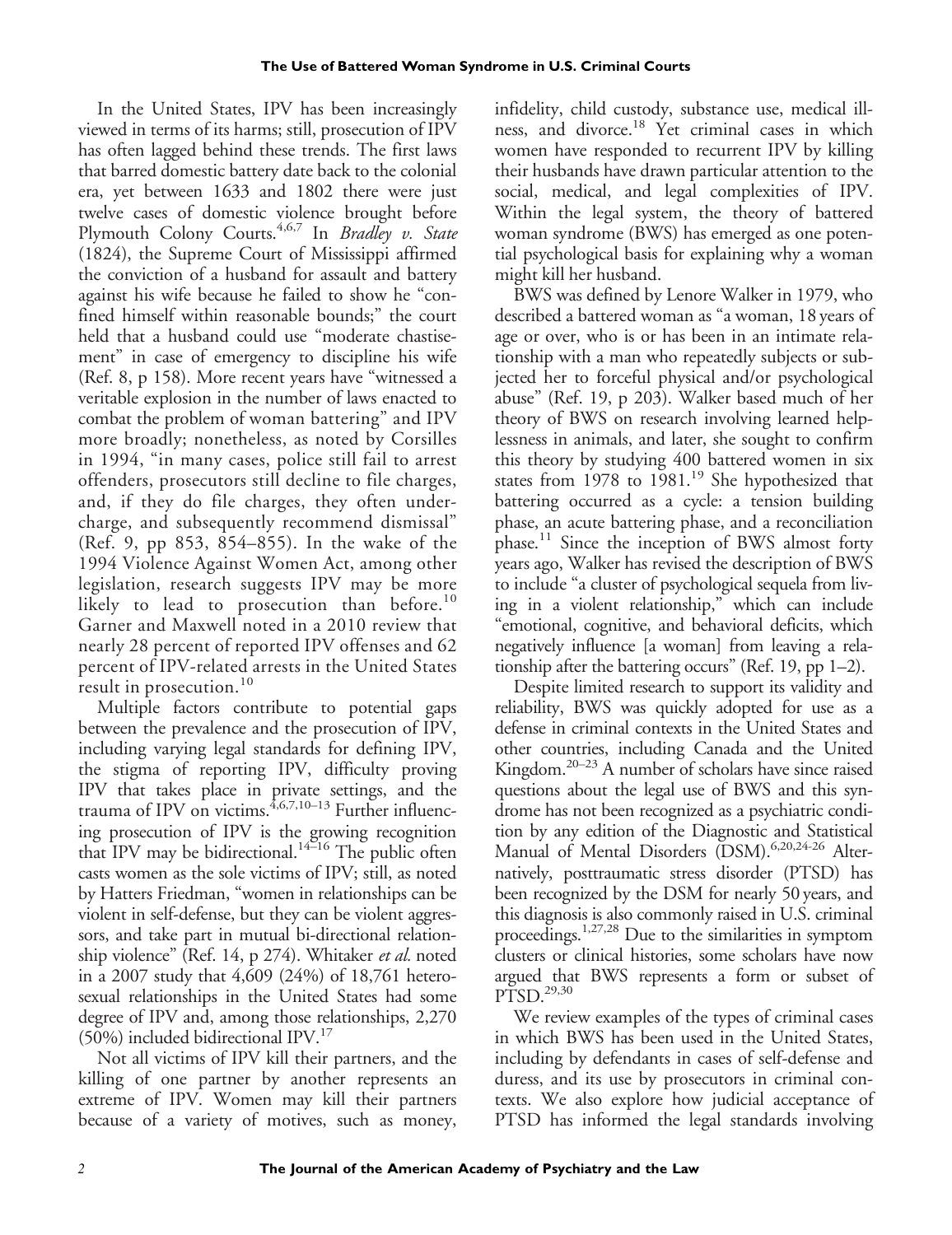BWS, and the ways in which PTSD might provide an alternative and potentially more reliable method for understanding defendants' responses to IPV.

## **Self-Defense**

The use of expert witness testimony regarding battering and its effects largely arose in cases of self-defense. Regarding criminal cases, a 1996 Congressional report found "over three-quarters of the states have found expert testimony admissible to prove the defendant is a battered woman or that she 'suffers from battered woman syndrome'" (Ref. 31, p 5). The report also noted that as many as 12 states had passed statutes specifically allowing the use of expert witness testimony on battering and its effects in criminal contexts.<sup>31</sup>

A self-defense claim traditionally requires defendants to prove that they were confronted with an unprovoked attack; that the threat of injury or death was imminent; that the degree of force used was objectively reasonable; and that they had objectively reasonable fear of being injured or killed without the use of force.<sup>32</sup> In self-defense cases where expert witness testimony on BWS is offered as a justification, the adherence to the above elements is often disputed on appeal. For example, in State v. Kelly (1982), the defendant was charged with the murder of her husband. <sup>33</sup> She sought to introduce testimony on BWS and argued that, in the setting of being choked repeatedly by her husband earlier that day, she stabbed him in an act of self-defense. The trial court excluded this testimony as irrelevant and found her guilty of manslaughter. On appeal, she argued, and the Supreme Court of New Jersey later agreed in 1984, that expert witness testimony on BWS was relevant to show the objective reasonableness of the defendant's perception of danger.

The use of BWS has also shaped legal interpretations about the immediacy of perceived threats in self-defense cases. This was demonstrated in State v. Hundley (1985), where a defendant argued selfdefense after she had shot and killed her abusive husband.<sup>34</sup> On appeal, the Kansas Supreme Court noted that, "this is a textbook case of the battered wife, which is psychologically similar to hostage and prisoner of war cases. [She] had survived her husband's brutal beatings for ten years. Her bones had been broken, her teeth knocked out and repeated bruises inflicted, but she did not leave him" (Ref. 34, p 478). The court noted that the use of the term

"immediate" during jury instruction of a traditional self-defense case "obliterates the nature of the buildup of terror and fear which had been systematically created over a long period of time. 'Imminent' describes the situation more accurately" (Ref. 34, p 479). As a result of these findings, the court held that the trial court had committed a reversible error, reversing the judgment and remanding the case for a new trial.

Expert testimony on BWS has also been introduced in imperfect self-defense cases to demonstrate a defendant's subjective reasonableness in her fear of imminent harm.<sup>35</sup> Imperfect self-defense is a partial affirmative defense where a defendant admits guilt and seeks to mitigate punishment. This typically occurs when the batterer is not imminently threatening harm, but when the defendant acts violently to prevent future IPV. For example, in People v. Humphrey (1996), a defendant tried to introduce testimony on BWS after she was charged with killing a man with whom she had been living.<sup>36</sup> On the day prior to the offense, he had hit her, threatened to kill her, and shot a gun at her while intoxicated. The following day, after he had started to drink and hit her again, she shot him. At trial, the defendant presented expert witness testimony on BWS, as well as her own nonexpert testimony regarding living with an abusive man. The jury found her guilty of voluntary manslaughter, which was later affirmed in a court of appeal. On further review, the Supreme Court of California reversed this judgment, finding that the trial court should have allowed the jury to consider evidence on BWS regarding both whether the defendant believed it was necessary to kill in selfdefense and the subjective reasonableness of her belief.<sup>36</sup>

More recent cases continue to demonstrate the ways in which the use of BWS may shape judicial interpretations related to self-defense, particularly about imminency of threats. In State v. Peterson (2004), a Maryland appellate court supported the use of BWS as a defense for a defendant who shot and killed her abusive husband while he was watching television.<sup>37</sup> Specifically, the Court of Special Appeals noted that the husband had been "threatening to kill the appellee on a daily basis, and taunting her with details about how he would carry it out" (Ref. 37, p 1151). Even though he was not assaulting or threatening her at the time when she shot him, the court found that the chronic nature of this abuse,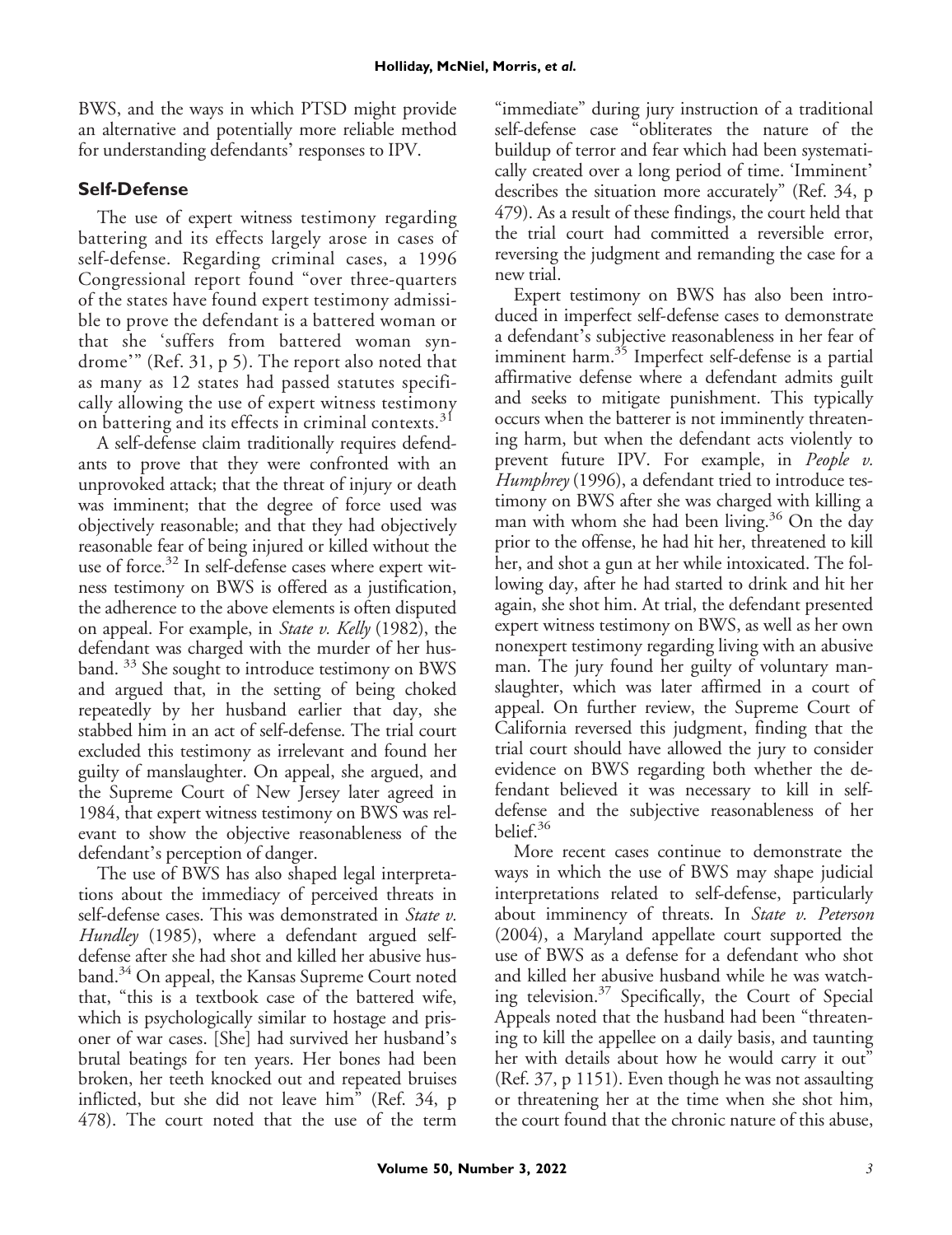as well as her statements that he would not kill her when she shot him, supported "a strong inference that [the defendant] was in fear of imminent harm" (Ref. 37, p 1151). The appellate court affirmed a decision to grant postconviction relief to the defendant, ordering a new trial, partly due to defense counsel's failure to introduce BWS evidence for the purposes of the defense of imperfect self-defense.

BWS has also been raised regarding self-defense in criminal cases involving a group of perpetrators, rather than the actions of the woman alone, as exemplified by a recent case in Maryland. In *Porter v. State* (2017), the defendant solicited a third-party to kill her abusive husband, who agreed to do so for \$400 and eventually shot the husband. $35$  After a jury found her guilty of first-degree murder, among other charges, she appealed, arguing that the jury had not received adequate instructions regarding BWS and its relevance regarding imperfect self-defense. The Court of Appeals of Maryland later reversed and remanded for a new trial, holding that she had "presented sufficient evidence that she feared imminent harm to be entitled to an imperfect self-defense jury instruction" (Ref. 35, p 1065).

### **Duress**

Defendants have also raised BWS as part of duress defenses in U.S. criminal proceedings. To prove duress, a battered woman must typically demonstrate a reasonable belief that her batterer intended to hurt her and that her behavior in violation of the law was necessary to avoid such harm.<sup>38</sup> Not all courts have accepted BWS as an explanation for a duress defense, particularly with increasing time or social degrees of separation between a woman's experiences of IPV and her alleged crimes. For example, in State v. Riker (1994), a defendant argued that her history of abuse from previous romantic relationships lead to symptoms of BWS and that she was thereby reasonable in perceiving a threat of harm from a man other than her batterer.<sup>39</sup> Nonetheless, the trial court held, and the Washington Supreme Court later affirmed, that testimony on BWS was inadmissible when applied to a "nonbattering, nonintimate relationship" (Ref. 39, p 50).

Defendants who can demonstrate the proximity of IPV and its influence on their alleged crimes may be more likely to succeed with duress defenses related to BWS; or courts may be willing to at least consider this evidence in criminal proceedings under these

circumstances. Expert witness testimony on BWS was found admissible in United States v. Marenghi (1995), where the defendant was charged with conspiring to possess and distribute a controlled substance.<sup>40</sup> The defendant sought to introduce expert witness testimony regarding "the process by which Defendant was rendered entirely submissive to her boyfriend through physical and emotional abuse" (Ref. 40, p 97). In a pretrial hearing to address, in part, whether BWS was relevant to establishing the defense of duress, the U.S. District Court of Maine noted that, "this expert testimony may be characterized as explaining how a reasonable person can, nonetheless, be trapped and controlled by another at all times, even if there is no overt threat of violence at any given moment" (Ref. 40, p 95).

Recent cases continue to demonstrate how the admissibility of expert witness testimony on BWS may depend on the circumstances of a duress defense. Testimony on BWS addressing IPV in a previous relationship was excluded in United States v.  $Navedo-Ramirez$  (2015). $^{41}$  In this case, the defendant was charged with drug and weapon offenses after selling cocaine to undercover officers alongside her exboyfriend. She testified that her ex-boyfriend continued to abuse and threaten her after the relationship had ended. She also unsuccessfully sought to introduce expert testimony on the nature of BWS to address whether she acted out of duress or had the necessary *mens rea* for the charged offenses.<sup>41</sup> After she was convicted, she appealed on the basis of the exclusion of this expert witness testimony, among other arguments. The U.S. Court of Appeals for the First Circuit affirmed the trial court decision on this matter, noting that she had already broken off her relationship with the ex-boyfriend and that "the threats to which [the defendant] testified were such that any person, unaided by expert testimony, could readily appreciate their impact" (Ref. 41, p 568).

By comparison, in *United States v. Lopez* (2019), a defendant had purchased a firearm for an ex-boyfriend and sought to argue that her previous experiences of IPV and ongoing threats from this man were relevant when considering her actions. $42$ Specifically, she tried to introduce expert witness testimony on BWS to address whether she had a wellgrounded fear that the man would harm her and her family and whether she had a reasonable opportunity to escape. The district court did not allow this expert witness testimony, finding it would not have been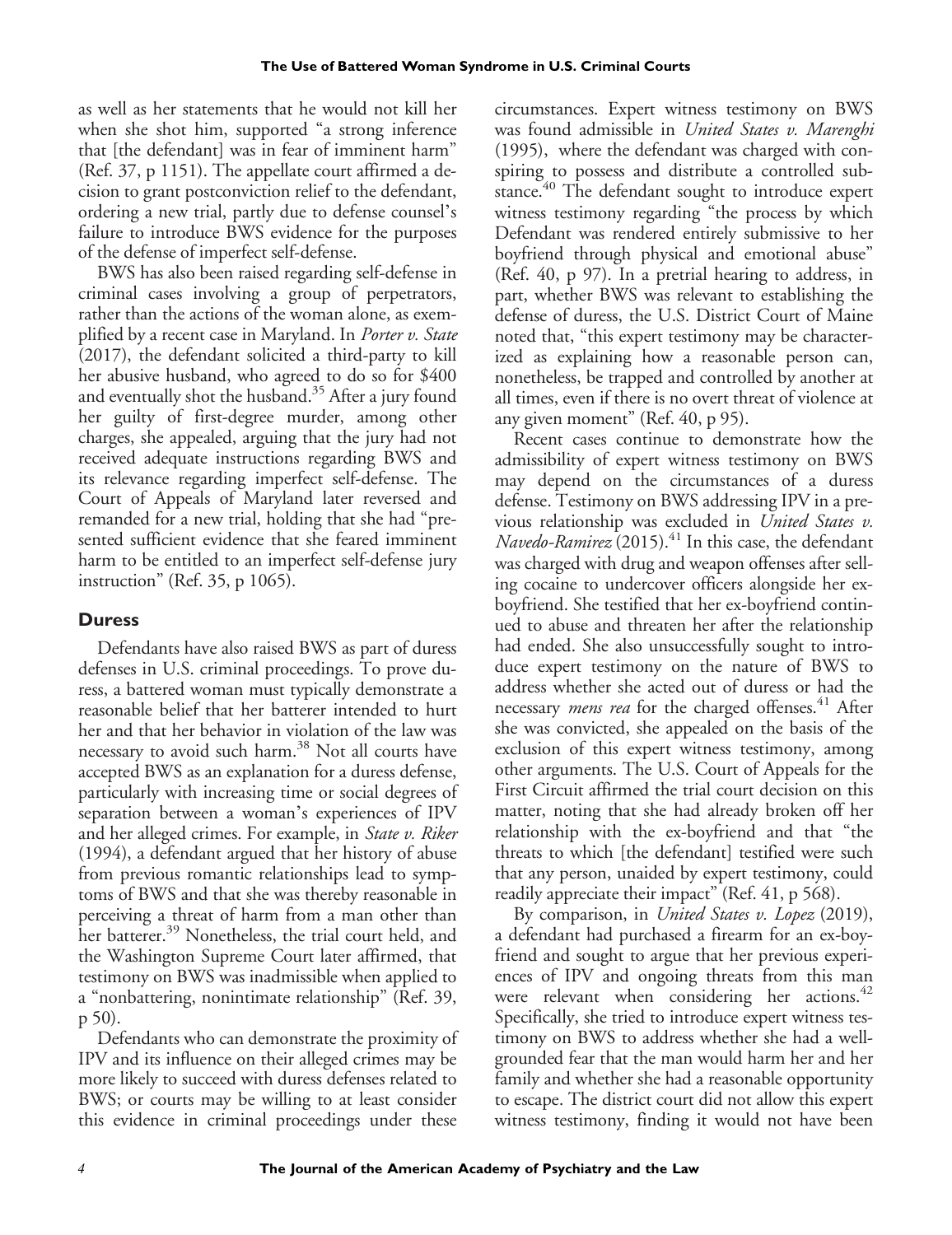useful to the jury, but the court did provide jury instruction on the duress defense and allowed the defendant to testify about her experiences of IPV. She was eventually convicted on felony gun charges; she appealed based on this exclusion of expert witness testimony. On appeal, the U.S. Court of Appeals for the Ninth Circuit vacated the conviction and remanded the case for a new trial, holding that "expert testimony on BWS is not categorically excludable and may be relevant to a defense of duress" (Ref. 42, p 826).

Lopez-Correa v. United States (2020) offers another recent example supporting the potential use of BWS as part of a duress defense. $43$  In 2010, the defendant pleaded guilty to aiding and abetting in the production of child pornography. At the sentencing hearing, she presented evidence that she had been taken hostage by her co-defendant, that he had physically and sexually abused her, and that her actions were committed within the context of this abuse. Later, she appealed her conviction, arguing, *inter alia*, that she experienced ineffective assistance of counsel because her attorney encouraged her to plead guilty to a crime she did not commit and failed to introduce "duress, coercion and BWS defenses before being convicted" (Ref. 43, p 26). The U.S. District Court for the District of Puerto Rico vacated her conviction and found that, had she been able to present evidence of BWS and a duress defense, "more likely than not, no reasonable juror would find her guilty beyond a reasonable doubt" (Ref. 43, p 53).

### **Prosecutorial Use**

In contrast to the use of BWS as part of a criminal defense, BWS has also been raised by prosecutors in U.S. criminal proceedings related to victims. At least a dozen U.S. states have allowed prosecutors to offer expert witness testimony on battering, which is often used to explain otherwise inconsistent behaviors, such as a victim recanting a statement or staying in a relationship with an abusive partner. $31$  For instance, in State v. Borrelli (1993), a woman initially gave a written statement to police indicating her husband had assaulted her but she later recanted this statement at trial.<sup>44</sup> The prosecution introduced expert witness testimony to assist the jury in understanding behaviors consistent with a battered woman. The husband was convicted and later appealed, arguing, inter alia, that it was improper to allow expert witness testimony on BWS that impeached the victim's testimony. The Connecticut Supreme Court held that expert witness testimony was admissible and affirmed the convictions. The court noted that the expert did not examine the victim or offer an "opinion as to whether she was a battered woman" but that the testimony was offered in a general manner "to provide an interpretation of the facts that a lay jury might not have perceived because of its lack of experience with battered women" (Ref. 44, p 1111).

A 2004 decision by the Supreme Court of California in People v. Brown provided another noteworthy example regarding the use of BWS by the prosecution.<sup>45</sup> At trial, a victim had provided conflicting testimony compared with her prior statements to police, and the prosecution had offered expert witness testimony to "explain that domestic violence victims often later deny or minimize the assailant's conduct" (Ref. 45, p 575). After being convicted of charges related to domestic violence, the defendant appealed, arguing that the prosecution had "failed to show that the victim here was a battered woman because it offered no proof that defendant had abused her on more than one occasion" (Ref. 45, p 575). The court affirmed the conviction and found that, "even though the evidence showed only one violent incident" (Ref. 45, p 584), evidence of the behavior patterns between the defendant and the victim "suggested the possibility [of] a 'cycle of violence'" (Ref. 45, p 583) and supported the use of expert witness testimony regarding BWS.

In addition to explaining why IPV victims might recant statements or provide conflicting narratives, prosecutors might introduce expert witness testimony on BWS to explain why someone might stay in an abusive relationship. In *Thomas v. State* (2006), a man appealed his conviction for aggravated assault and battery, arguing, among other matters, that the admission of expert testimony on BWS improperly introduced character evidence against him.<sup>46</sup> At trial, the prosecution had "used the testimony in closing argument to explain why someone who had been abused would go back into or stay in the abusive relationship" (Ref. 46, p 355). On appeal, the Wyoming Supreme Court affirmed the conviction, reasoning that the expert witness testimony had generally testified about "behaviors associated with the syndrome" rather than addressing characteristics of the defendant, batterers, or the specific victim (Ref. 46, p 354).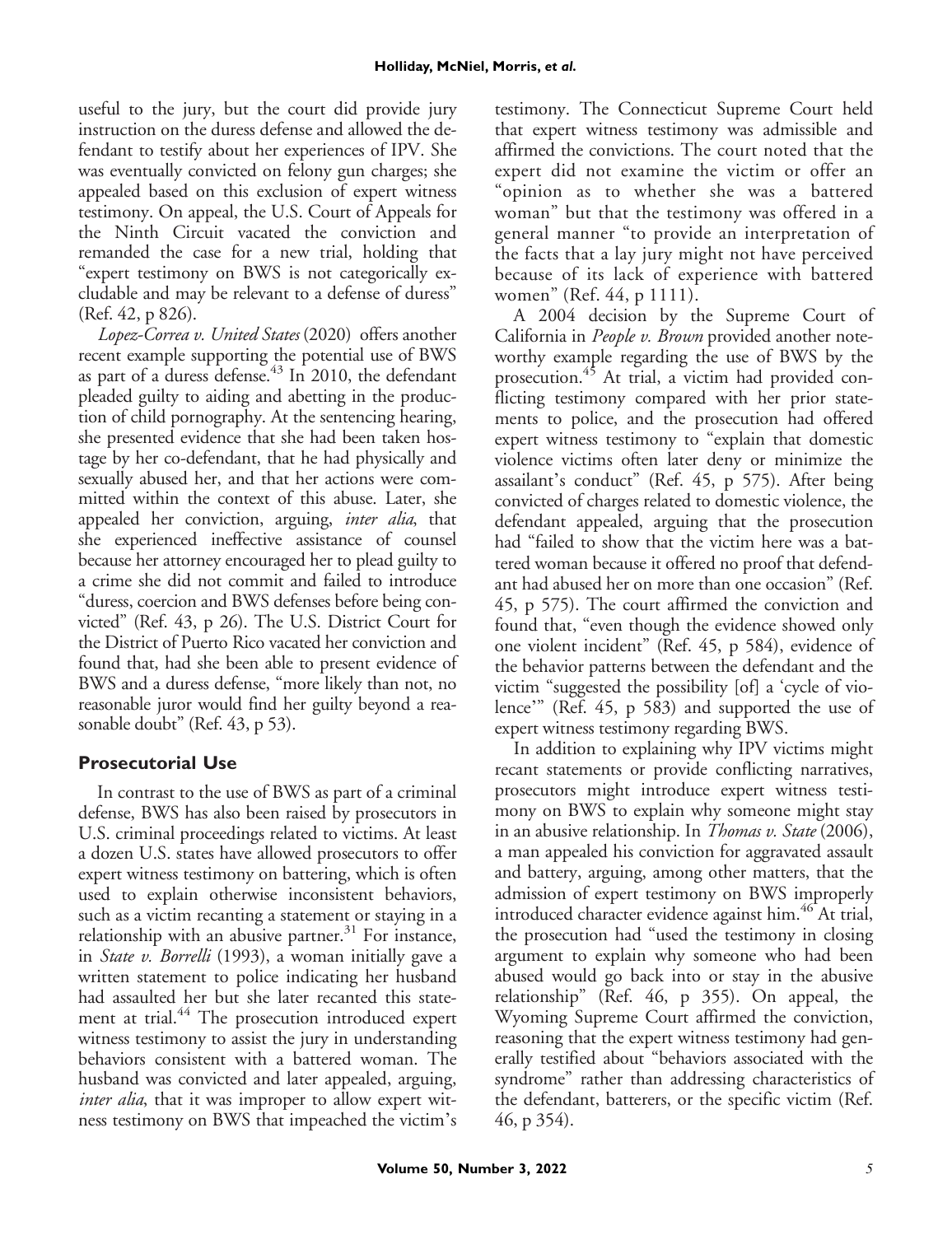## **Continued Use of BWS versus PTSD**

Courts have demonstrated a willingness to consider the use of BWS by both the defense and prosecution in many jurisdictions across the United States. This is true for both general expert witness testimony regarding the characteristics of BWS and specific testimony regarding an individual's experiences with IPV and its relevance to criminal proceedings. Although BWS has been commonly used in cases of self-defense, it has also been introduced as part of duress defenses, as well as by prosecutors to explain inconsistencies in the behaviors of IPV victims. Despite the prevalence of criminal cases that involve BWS in the United States, several concerns have been raised about the continued use of BWS in criminal proceedings.

First, research supporting the use of BWS as a stand-alone psychiatric diagnosis remains limited. The initial development of BWS was in many ways grounded in research-based findings, such as animal models of learned helplessness and studies of battered women. At the same time, a number of scholars have pointed out methodological limitations regarding research on BWS, including the "lack of control groups, problems with interviewing methods and data analysis, and absence of data supporting some of [Walker's] conclusions" (Ref. 47, p 508). Although numerous studies have been conducted regarding the experiences of women and IPV, the validity and reliability of BWS as a clinical diagnosis (as opposed to a legal construct) remains controversial.<sup>25,48,49</sup> For example, the DSM has undergone four updates since the development of the theory of BWS, yet BWS remains absent from the publication.<sup>26</sup>

Second, the language of BWS is no longer preferred. A 1996 report from the U.S. National Institute of Mental Health and the National Institute of Justice noted that "the term 'battered woman syndrome' is no longer useful or appropriate" and recommended transition to the terminology "on battering and its effects" (Ref. 31, p vii). Among other concerns, the report expressed alarm that the use of the term syndrome could carry "connotations of pathology or disease, or it may create a false perception that the battered woman 'suffers from' a mental defect" (Ref. 31, p vii). The use of the phrase BWS also risks disregarding the experiences of men, nonbinary individuals, and people who endure IPV in nonheterosexual or nonmonogamous relationships.14,50–<sup>52</sup> As a result, some have used or argued

for the use of alternate terminologies, such as "battering syndrome," "battered partner syndrome," or "battered person syndrome."<sup>52,53</sup> In addition, the use of BWS seems to imply a predictable response to battering, even though the experience of IPV may manifest itself from a psychiatric standpoint in different ways among different victims.<sup>13,31</sup>

Third, given the limitations of BWS from both psychiatric and legal standpoints, some have argued that posttraumatic stress disorder (PTSD) may be a more reliable and useful diagnosis for consideration in these types of criminal contexts. PTSD is an established mental disorder with a breadth of research regarding its characteristics, pathophysiology, and treatment across varying populations around the world.<sup>54</sup> For instance, PTSD may explain how a woman could develop symptoms related to the trauma of a single occurrence of battery, or how a previous incidence of battery may lead to hypervigilance in future encounters. PTSD also considers a range of possible responses and allows for the acknowledgment that not all traumatic events may result in relevant impairments in functioning. These varied responses to trauma are supported by a metaanalysis that found IPV survivors had a 64 percent prevalence of PTSD, and that female survivors of IPV developed PTSD at rates between 31 percent and 84 percent.<sup>55</sup> Research has also indicated that a greater severity and frequency of physical violence is related to greater likelihood of development of PTSD.<sup>56</sup>

Because of the overlap in characteristics between PTSD and BWS, a number of mental health professionals have argued that BWS represents a subcategory or type of PTSD.<sup>29,57</sup> Currently, the DSM-5 describes IPV in its section on other conditions that may be a focus of clinical attention under the category of Adult Maltreatment and Neglect Problems.<sup>26</sup> Additional research into trauma- and stress-related disorders, particularly circumstances in which IPV occurs repeatedly, could help clarify the ways in which BWS and PTSD might intersect, including whether BWS should be formalized with criteria, potentially as a subset of PTSD as proposed in academic literature.<sup>29,57</sup>

It is important to recognize that PTSD is far from a perfect diagnostic entity, and its use in criminal proceedings also brings its own set of challenges.<sup>28</sup> U.S. courts have often, but not always, allowed expert testimony regarding PTSD as part of criminal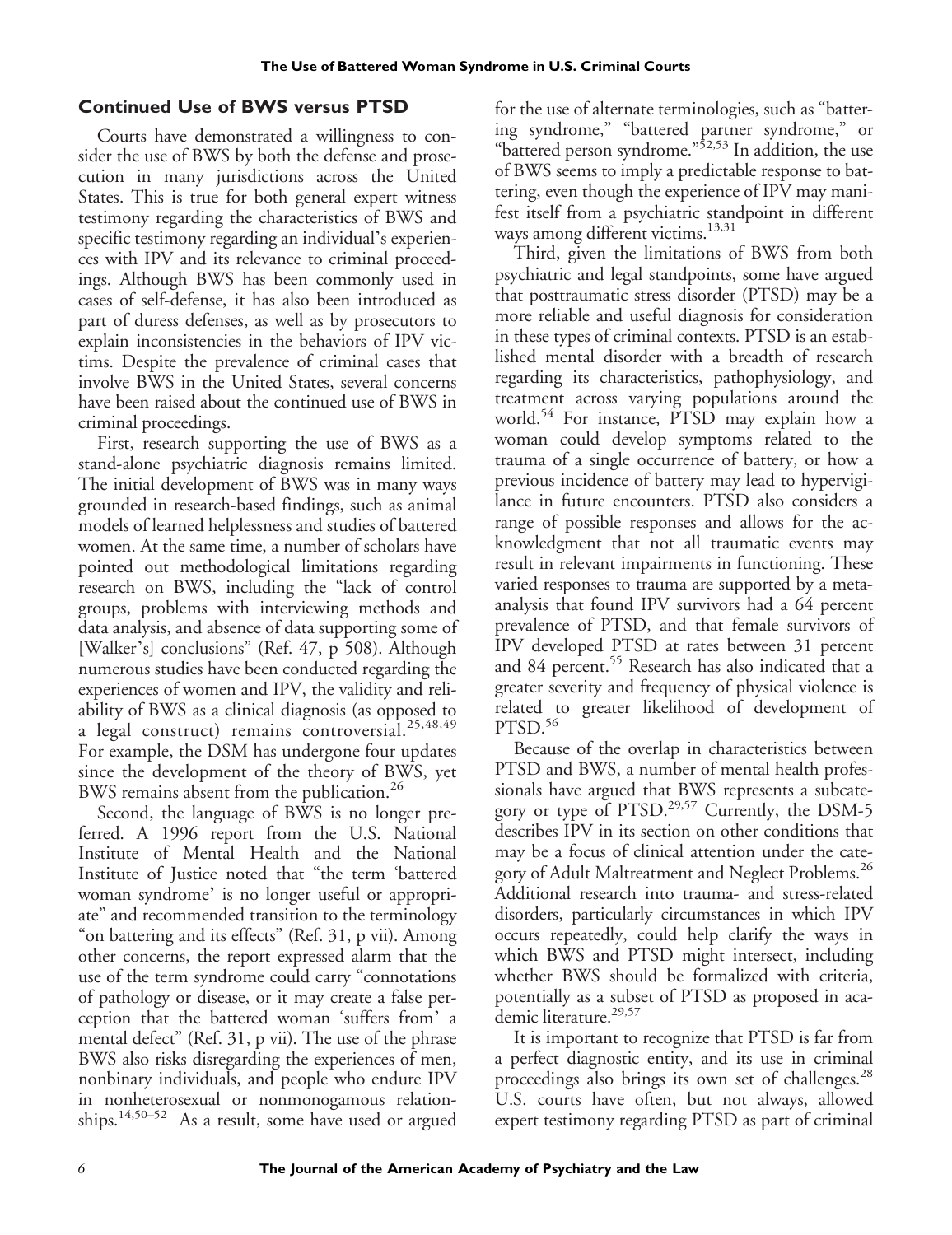defenses, with some courts excluding testimony on PTSD as irrelevant or presenting an insufficient basis for a given criminal defense.<sup>28</sup> Although potentially helpful for explaining different reactions to IPV, the variety of criteria for PTSD suggest that this diagnosis could be used in a wide range of contexts in criminal proceedings, which may pose challenges to courts tasked with interpreting the applicability of this diagnosis to any specific legal contexts. Galatzer-Levy and Bryant examined DSM-5 criteria and estimated there were "636,120 ways to have posttraumatic stress disorder" (Ref. 58, p 651). Another challenge to using PTSD in the context of IPV and criminal proceedings is the distinct time courses (e.g., duration of clinical disturbance greater than 1 month) in its diagnostic criteria, whereas abusive relationships may be ongoing or occur over varying time periods.26

#### **Conclusion**

Since its introduction more than 40 years ago, BWS has often been raised by female defendants pursuing traditional or imperfect self-defense cases. Despite the limitations in research literature on BWS, criticism of BWS in scholarly literature, and the lack of recognition of BWS as a psychiatric diagnosis in the DSM-5, the use of BWS in U.S. criminal courts persists, including in cases outside of typical self-defense. Case law suggests that expert witness testimony on BWS is often admissible in jurisdictions across the United States, yet its use in criminal defenses has received mixed responses from different courts. The concept of BWS has evolved in recent years, as there is growing recognition that IPV does not affect women alone and the perpetration of IPV can take many forms. In addition, PTSD has emerged as an alternative diagnosis with a broad evidence base across a variety of populations, widespread use in clinical contexts, and diagnostic flexibility that may account for variations in victim reactions to IPV.

Given the existence of standard PTSD criteria in the DSM-5, as well as frequent use of PTSD in clinical settings, forensic psychiatrists may feel more comfortable evaluating and testifying about PTSD than about BWS in forensic practice. Forensic psychiatrists may also feel better prepared to offer input on management (e.g., disposition, medications, psychotherapy) with defendants or victims with PTSD as opposed to those labeled with BWS in criminal cases.

Given the historical and ongoing use of BWS in U.S. criminal courts, forensic psychiatrists may find themselves asked to comment on BWS in legal contexts. In these instances, they would be well-advised to review the development of the theory of BWS, limitations regarding its evidence base, and precedent regarding its use in expert witness testimony in their local jurisdictions.<sup>59</sup> Regardless of whether a specific forensic psychiatric case involves PTSD or BWS, the prevalence and evolving understanding of IPV suggests U.S. criminal courts will often continue to turn to expert witness input regarding what is known and unknown about IPV and its psychiatric sequelae.

#### **References**

- 1. Preventing intimate partner violence [Internet]; 2020. Available from: [https://www.cdc.gov/violenceprevention/intimatepartnerviolence/](https://www.cdc.gov/violenceprevention/intimatepartnerviolence/fastfact.html) [fastfact.html.](https://www.cdc.gov/violenceprevention/intimatepartnerviolence/fastfact.html) Accessed June 1, 2021
- 2. Smith SG, Zhang X, Basile KC, et al. The national intimate partner and sexual violence survey (NISVS): 2015 data brief updated release [Internet]; 2018. Available from: [https://www.cdc.](https://www.cdc.gov/violenceprevention/pdf/2015data-brief508.pdf) [gov/violenceprevention/pdf/2015data-brief508.pdf.](https://www.cdc.gov/violenceprevention/pdf/2015data-brief508.pdf) Accessed March 14, 2021
- 3. Brenda LR. Battered woman syndrome as a legal defense: History, effectiveness and implications. Jefferson, NC: McFarland & Co., Publishers; 2010
- 4. Buzawa ES, Buzawa CG. Domestic violence: The criminal justice response. Thousand Oaks, CA: Sage Publications; 2003
- 5. Kulwicki AD. The practice of honor crimes: A glimpse of domestic violence in the Arab world. Issues Ment Health Nurs. 2002; 23(1):77–87
- 6. Dowd M. Dispelling the myths about the battered woman's defense: Towards a new understanding. Fordham Urb L J. 1992; 19:567–83
- 7. Pleck E. Criminal approaches to family violence, 1640-1980. Crime & Just. 1989; 11:19–57
- 8. Bradley v. State, 1 Miss. 156 (Miss. 1824)
- 9. Corsilles A. No-drop policies in the prosecution of domestic violence cases: Guarantee to action or dangerous solution? Fordham L Rev. 1994; 63(3):853–81
- 10. Garner JH, Maxwell CD. The crime control effects of criminal sanctions for intimate partner violence. Final report submitted to the National Institute of Justice. Rockville, MD: National Institute of Justice, September 2010. Available from: [https://www.](https://www.ojp.gov/pdffiles1/nij/grants/236959.pdf) [ojp.gov/pdffiles1/nij/grants/236959.pdf](https://www.ojp.gov/pdffiles1/nij/grants/236959.pdf). Accessed June 8, 2021
- 11. Jordan CE. Violence against women in Kentucky: A history of U.S. and state legislative reform. Lexington, KY: University Press of Kentucky; 2014
- 12. Fagan J. Cessation of family violence: Deterrence and dissuasion. Crime and Justice. 1989; 11:377–425
- 13. Reno J, Marcus D, Leary ML, et al. Extent, nature, and consequences of intimate partner violence – research report: Findings from the national violence against women survey. Washington, DC: Office of Justice Programs, U.S. Department of Justice [Internet]; July 2000. Available from: [https://www.ojp.](https://www.ojp.gov/pdffiles1/nij/181867.pdf) [gov/pdffiles1/nij/181867.pdf.](https://www.ojp.gov/pdffiles1/nij/181867.pdf) Accessed June 8, 2021
- 14. Hatters Friedman S. Realistic consideration of women and violence is critical. J Am Acad Psychiatry Law. 2015 Sep; 43 (3):273–6